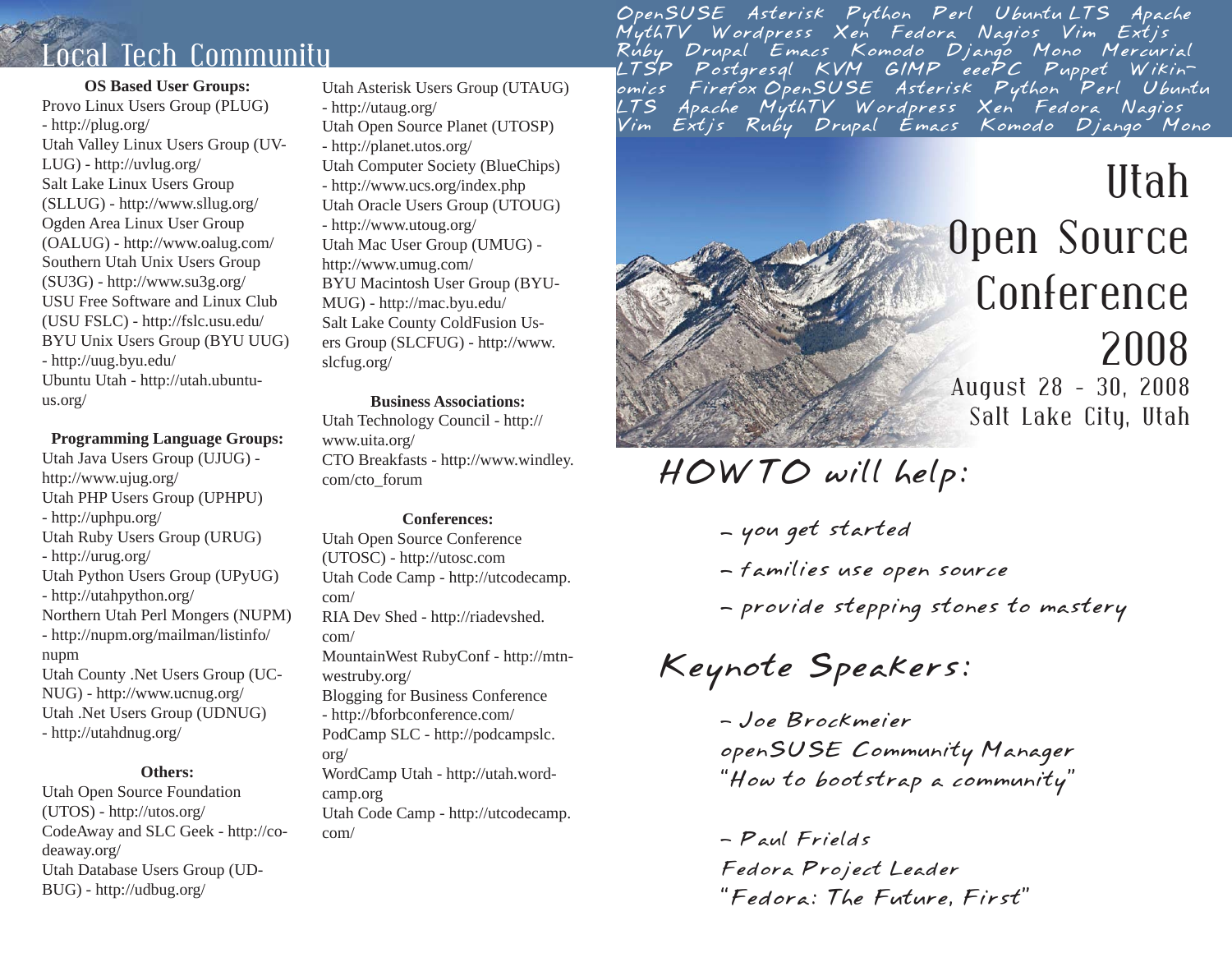## A word from the President of UTOS

I would like to welcome everybody out this year. To start off with, we have a great conference theme: HOWTO. It really can't get any better than that! HOW-TO points the way to learn how to do something in open source; a contributor, a learning mechanism, a simple text document that started the whole thing.

We have a great team of folks involved in making UTOSC happen this year. I would be remiss if I didn't thank them all, they've been brilliant putting this whole show together.

Also, over the last 8 months or so, several community members have created 'ConMan', our conference management software. ConMan is a great system and I'd like to thank them all. You know who you are, ConMan looks awesome!

As computer geeks running this conference, we get to play with cool hardware, AV equipment and invite techies and their families to our wondrous extravaganza every year and in so doing, we get to share our passions with you!

### What is Utah Open Source Foundation?

The Utah Open Source Foundation was created in June of 2006 with the goal of 'Helping grow open source in Utah'. This goal, while a tremendous challenge, has brought with it some great successes, and some serious trials. UTOS is in place because of the hard work and efforts from a group of volunteers, several business folk who are interested in UTOS' success and the generous encouragement of the Utah Open Source community.

UTOS launched out of the now defunct Utah Open Source Coali-

tion. Our ideals are similar in nature to theirs, though on a larger scale. UTOS plans help Local User Groups (LUGs) and others involved in open source in Utah in several areas. Our main focuses are community, technology and business, with a growing interest in spreading open source in edu cation. We believe that helping those who help free software suc ceed is a noble goal. UTOS Geek Lunch<br>
in several areas. Our main focus<br>
in several areas. Our main focus<br>
business, with a growing interest<br>
business, with a growing interest<br>
in spreading open source in edu-<br>
cation. We believe that helping<br>

A broader discussion of these goals can be found on our wiki.



**Linux Release Party**  Spring 2009 Watch http://utos.org for updates



**Utah Open Source BBQ Summer 2009**Watch http://utos.org for updates





find out the latest on lunches and other community events.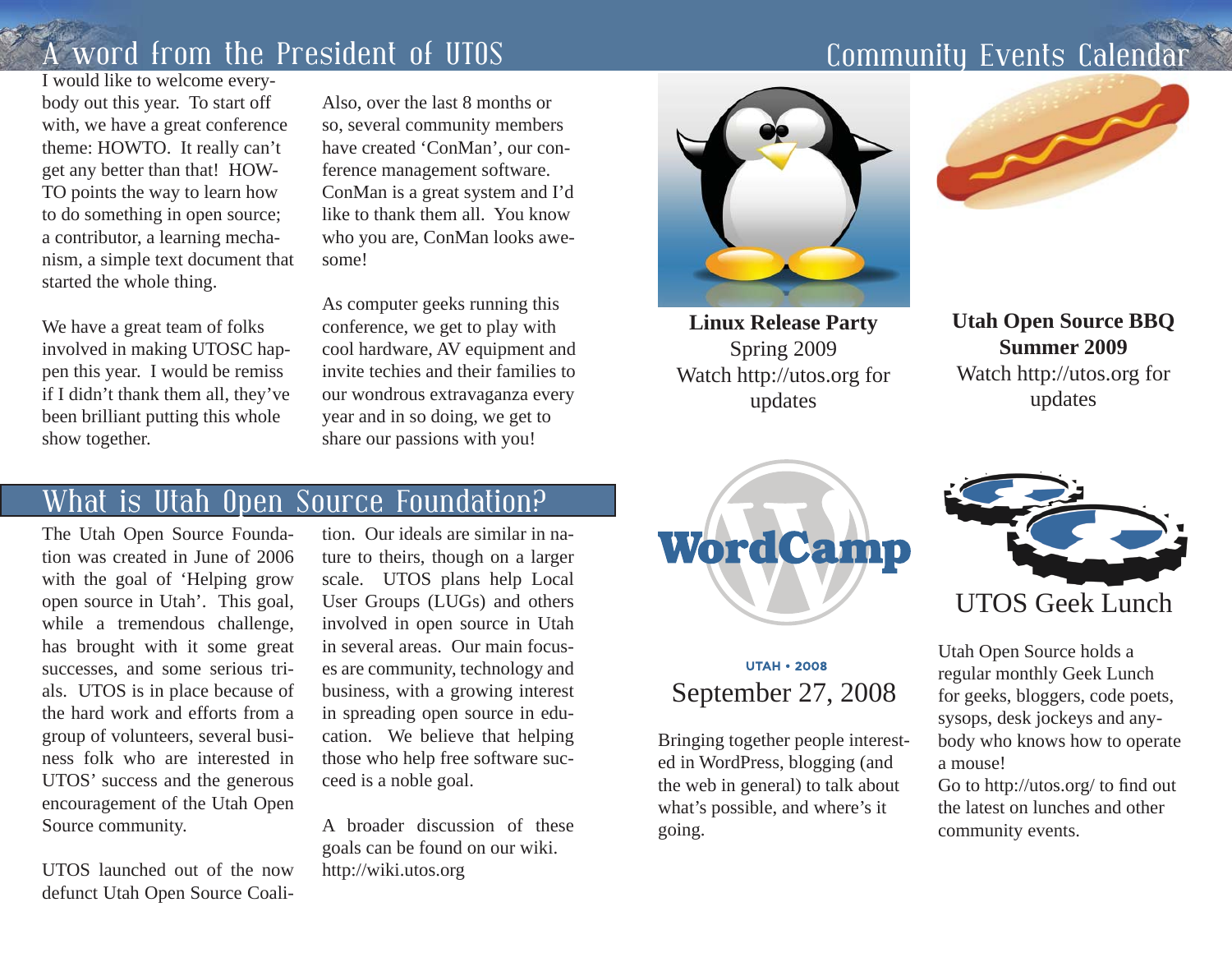## Our Diamond Sponsor

# Presentations

ure the system through the presentation. Using web based administration tools to easily configure an upstream Voice Over IP trunk and make and receive calls.

### **WordPress Performance and Scalability**

### *Joseph Scott - Automattic*

This presentation will cover techniques for increasing the performance and scalability of your WordPress powered web site. Reducing individual page load times and scaling out to handle higher traffic loads will be the metrics we'll be focusing on. Topics will cover the web server, PHP, MySQL, Memcache and WordPress plugins.

### **Writing Web Crawlers**

*Kevin Kubasik - My Parents Basement Software*

While no one ever wants to scrape HTML for data the information cannot be accessed in any other way. While most crawlers are treated as hacks, new libraries make manipulating HTML almost as easy as XML. In this session we will not only cover the basics of good web crawler design (fault proof, retry queues, multiple threads, interval mapping, and mechanization tools) but we will study workarounds for common pitfalls as well as tools to help reverseengineer dynamic sites.

### UTOS Roll Call

As a 501(c)3 organization, we're here to improve the usage of open source in Utah. We've assembled a team of Trustees, or what we sometimes call the Core Team.

**Clint Savage** - Founder/President

**Emily Shaw** - Administrative/Design

**Will Smith** - Systems/Infrastructure

**Jayce Hall** - The Face of UTOS

**Doran Barton** - Marketing/Systems

**Stephen Shaw** - Sponsorship/Marketing

**Trevor Sharpe** - Streaming/Podcasts/Wiki

**Victor Villa** - Events

### With our Thanks!

Shauna Theobald of the OSTC for her great help last year and thanks to David Moss, SLCC



HMOZV AN EMC COMPANY



Novell STC

**Open Source Technology Center**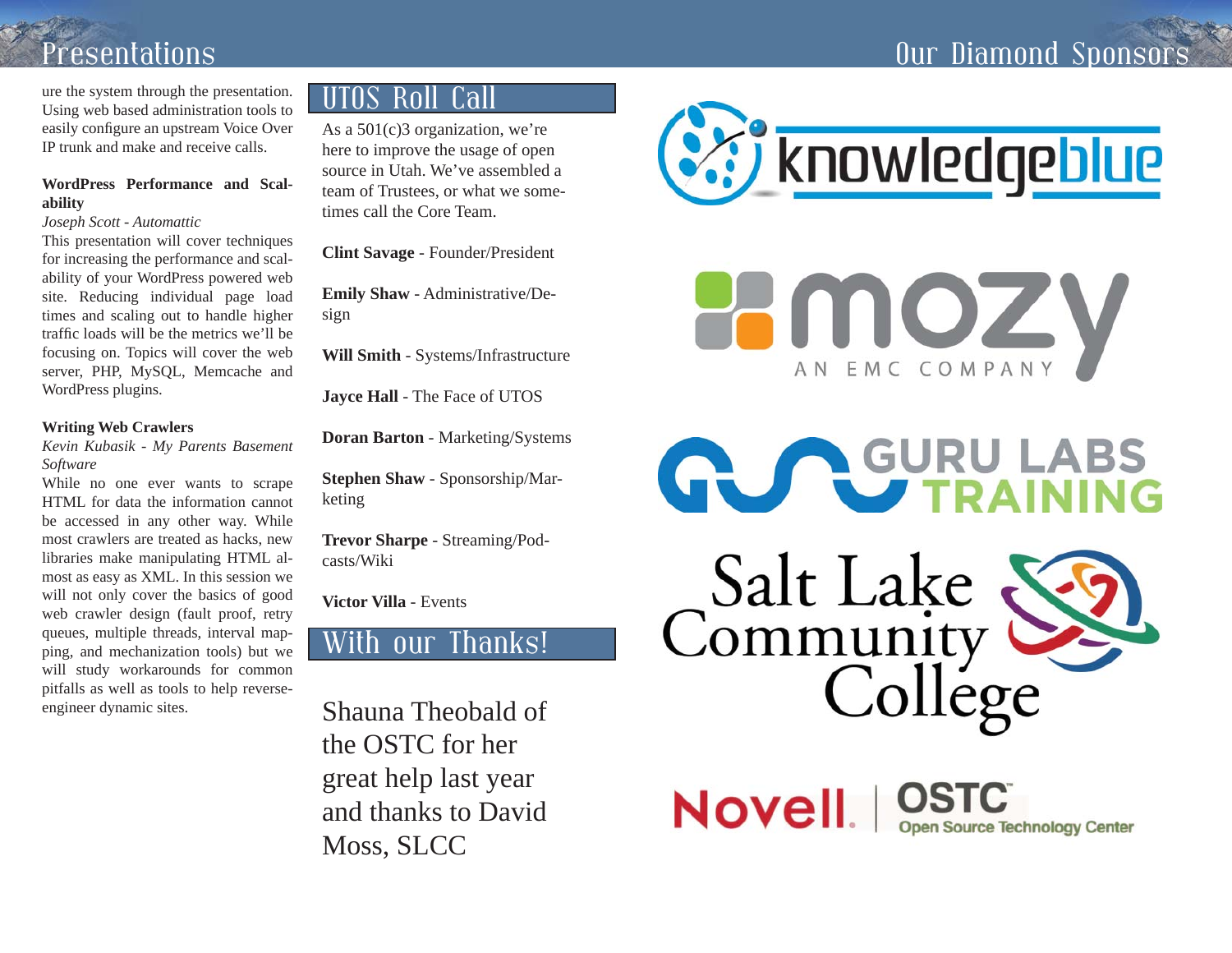# Schedule of Events

### **Thursday**

**12:30 p.m. Speeding up database development with GenORMous -** *SI 091*Brian Hawkins (Lingotek)

**The Billion Dollar (Free) Software Opportunity -** *SI 258* Matt Asay (Alfresco)

**Using Vyatta to replace Cisco gear -** *SI 067*Tristan Rhodes (Utah OpenTech)

**90% of the Python you need to know -** *SI 065*Matt Harrison (Insight Industries)

**2:00 p.m. Starting With Nagios -** *SI 258* Nathan Blackham

**Serious VPN without serious cost -** *SI 065*Jeremy Willden (Ad Hoc Electronics)

**WordPress Performance and Scalability -** *SI 091* Joseph Scott (Automattic)

**Panel: Open Source And Government -** *SI 067*Jason Hall (Utah Open Source Foundation)

**3:30 p.m. Dialplans for Dummies: Introduction to Asterisk Dialplan -** *SI 258* Jared Smith (Digium)

**The future of Artifi cial Intelligence in Open Source -** *SI 065* Ben Payne (Vantage Legrand)

**SSH Tips and Tricks -** *SI 067* Aaron Burgemeister (Novell)

**The Dark Art of Autotools -** *SI 091*John Jolly (Novell)

**5:00 p.m. Installing Drupal: From Blank to Blog in 30 Minutes -** *SI 091* Dirk Howard (IDK Software)

**Voice Over IP for fun and profit -** *SI 258*Chris Cameron

**How to Evangelize Without Getting Your Ass Kicked -** *SI 065* Matthew Reinbold

**Data Integration for the masses -** *SI 067*Thomas Cook (Talend)

**6:30 p.m. Local Keynote: How To Leverage Open Source in a For-Pro fi t Business -** *Oak Room*Mac Newbold (Code Greene)

**7:00 p.m. KEYNOTE: Fedora: The Future, First -** *Oak Room*Paul Frields (Red Hat)

### erful, flexible, and sharable. **Tools for video and images**

*Doran Barton - KnowledgeBlue*

This one hour presentation provides a brief introduction to many tools available to open source users, both command-line based and graphical, that let users do all sorts of useful tasks with video files and image files. The presentation includes, but is not limited to tools such as GIMP, ImageMagick, avidemux2, dvgrab, transcode, mplayer/mencoder, and ffmpeg.

### **Using Apache as an Application Server**

*Phil Windley - Kynetx*

Apache is widely known as the most advanced Web server on the planet, but, properly used, Apache is also a great application server, providing services for managing concurrency, security, logging, interprocess-communication, and request dispatching. Mod\_perl is usually seen as an alternative to CGI, but that misses its true power. Using mod\_perl, applications can access internal Apache services and leverage them to build scalable Web services with less effort--the laudable goal of any application server. This talk will focus on the techniques necessary to use Apache as an application server based on the presenter's experience develop.

### **Using Lasers, Webcams, and Python to Create a Game**

*Matt Harrison - Insight Industries* For Halloween 2007 trick or treaters were not given candy, but were instead given laser guns and told to earn their candy by shooting a marshmallow vampire projected on a screen in my garage. I'll present on the ideas behind the game as well as on how to set up your own

Presentations

laser controlled driveway activity. Audience members will be able to participate in demos of the games. More info at http://insightvr.com

### **Using Vyatta to replace Cisco gear Tristan Rhodes - Utah OpenTech**

Vyatta is an open source network appliance that can be used as a router, fi rewall, and VPN server. Vyatta is based on Debian Linux, but there is no need for Linux knowledge because Vyatta operates just like a network device. Vyatta will allow you to replace your over-priced routers with open source software running on industry standard server hardware. This presentation will demonstrate the capabilities of Vyatta and will include some basic configurations using the command line interface and the web-interface.

### **Vim and Python**

*John Anderson - Orchid Event Solutions*I will show how to configure Linux's most popular modular IDE to work well with Python. I will show how to setup code completion, call tips, debugging, code snippets, and refactoring. I will also show general vim tips to speed up your development. Here is a blog post of some of my tips: http://blog.sontek. net/2008/05/11/python-with-a-modularide-vim/

#### **Voice Over IP for fun and pro fi t** *Chris Cameron*

This presentation will show how to setup a voice over IP phone system from beginning to end. Using open source software we will explore how simple it is to have a high end phone system running in little time and on commodity hardware. We will take a computer and some inexpensive phones and install and config-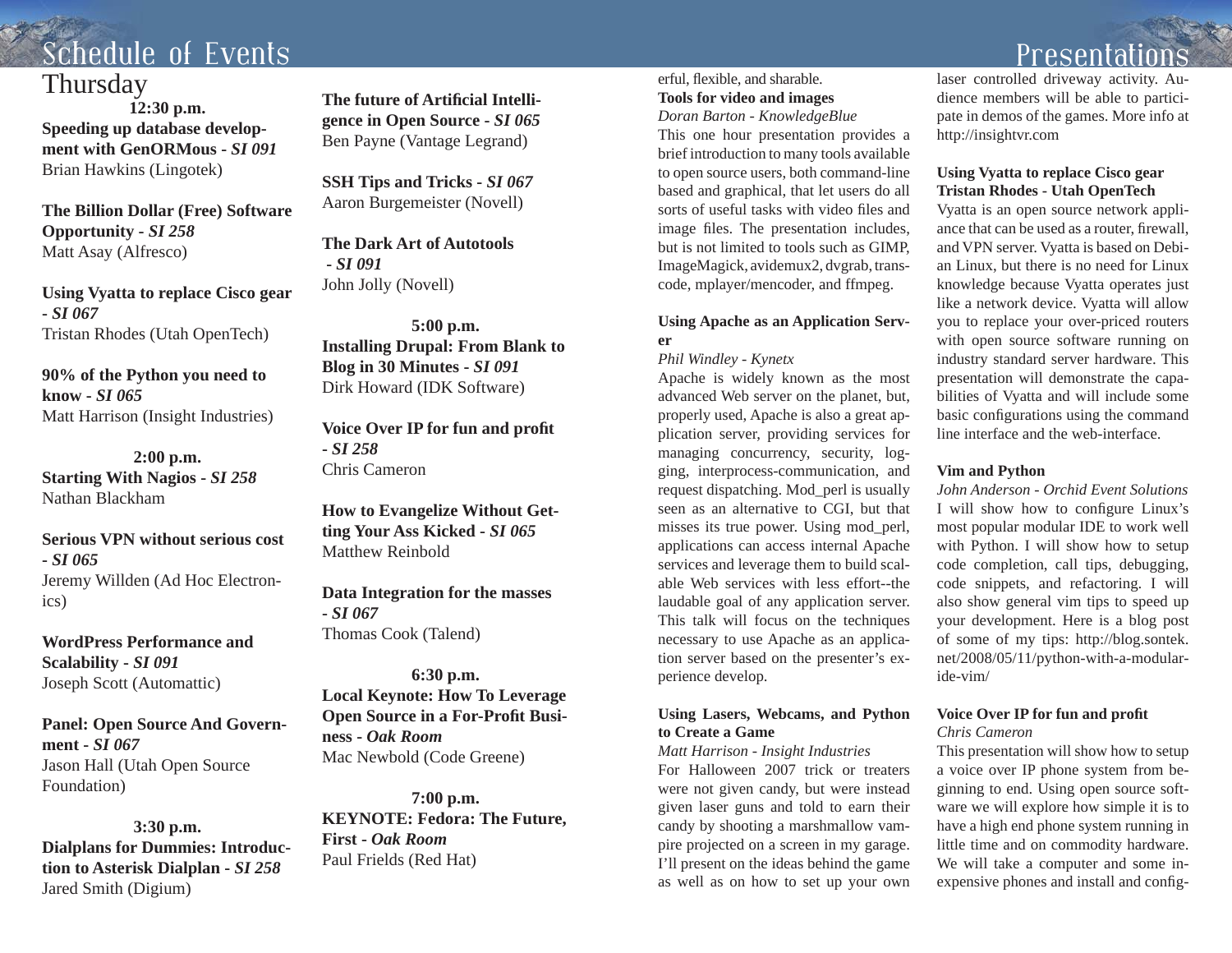### **Starting With Nagios**

*Nathan Blackham - Amazon.com* I will show a basic nagios installation and walk through the initial configuration. Talking about contacts and hosts and services. This should be enough to get a beginner to start with a basic monitoring setup.

### **The Billion Dollar (Free) Software Opportunity**

### *Matt Asay - Alfresco*

No one questions open source's ability to commoditize markets, but can open source also build new markets? In this presentation, Matt Asay will walk through several billion-dollar software businesses already created with open-source software, and will address what Novell, Red Hat, and other open-source software vendors need to do to become the billion-dollar hub to a (trillion-dollar?) open-source ecosystem.

### **The Dark Art of Autotools**

#### *John Jolly - Novell/SuSE*

Open Source Software has many challenges, but one of the most intimidating is providing a solid build system for the project. Build system tools such as autoconf and automake can cause you to throw your hands up in exasperation. This presentation will take you step-bystep on how to use autotools to build your already-existing project. From explaining the interaction between each tools, to showing you how to create shared libraries, this presentation will have you using these utilities like a pro.

### **The future of Arti fi cial Intelligence in Open Source**

*Ben Payne - Vantage Legrand* Recent developments in Artificial Intelligence have enabled a basic computer

system with no additional components to advance from a beginner in chess, to a master level in less than 300 games. This presentation will examine what a learning algorithm consists of, and why it may be important to Open Source in the future. By the end of this presentation the audience should have a foundational knowledge of what AI is and wheather or not it may be useful in their own projects.

### **The Power of Nonpro fi t**

*Ray Jenson*

This course covers the initiation of paperwork, some of the general guidelines and laws that people who want to get started should know, and how to select technologies for maximizing an organization's efficiency within a minimal budget by selecting the right Open Source packages that fi t your needs. Focus will be on Ubuntu and Debian platforms, as well as reasoning behind NOT using Microsoft's products.

### **Things I've Learned From Oggify** *Scott Robertson*

This presentation will be an overview of various tips and good practices I've learned from writing and managing Oggify. From it's humble beginnings as a shell script, the various states in Perl for version 1.0, and the newly rewritten in Python for version 2.0. The presentation will be geared toward people of beginning to intermediate experience who are looking to start a project or improve habits with an existing project. Code examples will include: sh, perl, python, and ruby. Tools covered will be git (with some mention of bzr, hg, and svn), vim, and zsh. Focus will not be on any language or tool, but principles and practices. By having good habits and avoiding common pitfalls your code will be more pow-

### Friday

**8:30 a.m.High availability with Asterisk and OpenSER -** *SI 067* Corey Edwards (Wyoming.com)

**KVM/QEMU Virtual Machines -** *SI 065*Jim Petersen (Novell)

**Banshee Media Player -** *SI 258* Aaron Bockover (Novell)

**10:00 a.m.Linux Media, Security and Auto mation -** *SI 065*Brandon Beattie (Zatabit)

**Using Apache as an Application Server -** *SI 258*Phil Windley (Kynetx)

**Google App Engine 101 -** *SI 067* Jonathan Ellis

**11:30 a.m.HOWTO: Start an open-source radio station -** *SI 258*Michael Place (XMission)

**Fedora Remix -** *SI 067*Paul Frields (Red Hat)

**Linux accessibility efforts at No vell -** *SI 091*

## Schedule of Events

<sup>2.00</sup> p.m.<br>
High availability with Asterisk<br>
Eigh availability with Asterisk<br>
Local Keynote: The Free Content<br>
Edwards (Wyoming.com)<br>
2.000 p.m.<br>
Extravel<br>
Correct Extravel Dubia Machines<br>
For Mostern (Novell)<br>
10:00 a.m

Brad Nicholes (Novell)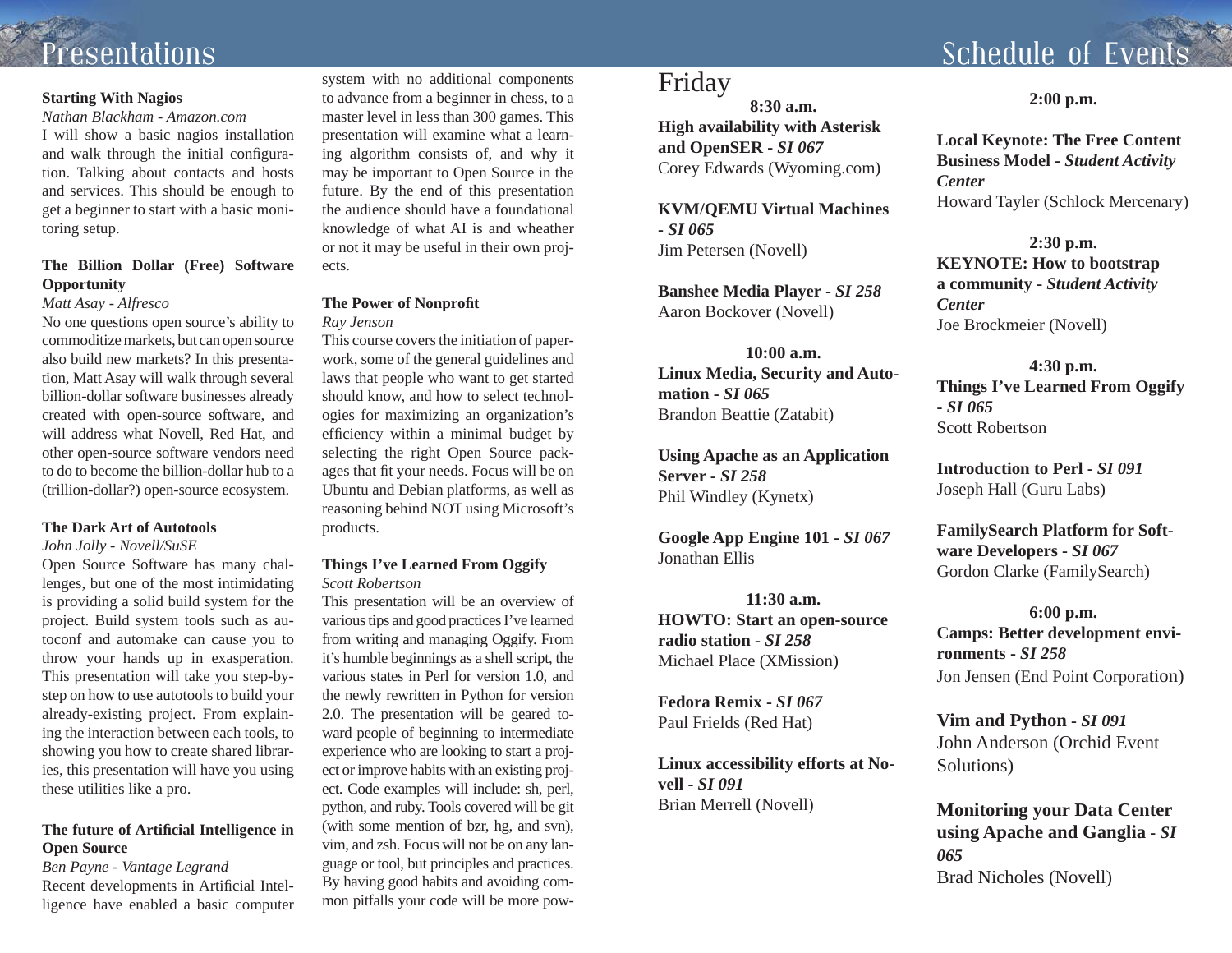## Schedule of Events

### Saturday

**8:30 a.m.Local Keynote: Ubuntu LTS - Using Ubuntu in the Enterprise -** *SI 080*Christer Edwards (Guru Labs)

**Local Keynote: Open Source at SLCC -** *SI 258*David Moss (SLCC)

**10:00 a.m.openSUSE Build Service -** *SI 091* Andrew Jorgensen (Novell)

**Using Lasers, Webcams, and Python to Create a Game -** *SI 065*Matt Harrison (Insight Industries)

**Linux Multimedia -** *SI 080*Brandon Beattie (Zatabit)

**Writing Web Crawlers -** *SI 060* Kevin Kubasik (My Parents Basement Software)

**Building Apps w/ Apache MINA -** *SI 067*Mike Heath (LDS Church)

**11:30 a.m.The Power of Nonpro fi t -** *SI 060*Ray Jenson

**GIMP for Photographers -** *SI 080* Glenda Rhodes (Utah OpenTech)

**Tools for video and images -** *SI 065*Doran Barton (KnowledgeBlue)

**How to write good HOWTOs for open source projects -** *SI 091* Grant Sperry (XMission)

**Document Management -** *SI 067* Jared Ottley (Alfresco)

**2:00 p.m. Inkscape - Graphics Made Easy -** *SI 080*John Taber

**LinuxMCE Home Automation System -** *SI 067* Barry McCormick

**Open Source for the Windows Addict -** *SI 091*Edwin Philips

**How to build your own FamilySearch application -** *SI 065* Jimmy Zimmerman (FamilySearch)

**3:30 p.m. Automated System Management with Puppet -** *SI 065* Andrew Shafer (Reductive Labs)

**Behavior Driven Development In Ruby -** *SI 091* Josh Simpson (Reno Gazette-Journal)

**Build Rich Web Clients With Extjs -** *SI 258* Greg Hendricks (Novell)

**A Django Miscellany -** *SI 067* Seth House

tem on the backend, this solution will provide the necessary information to monitor the status of your data center.

### **Open Source for the Windows Addict** *Edwin Philips*

The vast population of Windows users need not fear Open Source. The windows addicted can Experience the benefits of Open Source without giving up their teddy bear. This presentation will introduce a variety of Open Source applications which run in windows, including OpenOffice, KeePass, GIMP, VideoLAN, and others. It will highlight the flexibility and portability of these applications, including the ability in many cases to carry the applications themselves on a USB thumb drive.

#### **openSUSE Build Service**

*Andrew Jorgensen - Novell*

Package creation and maintenance using the openSUSE Build Service. Covers the web interface as well as the command-line tools and some RPM .spec file basics as well. The openSUSE build service offers developers and intrepid users a place to build and host their open source software for all major Linux distributions on i586 and x86\_64.

### **Panel: Open Source And Government** *Jason Hall - UTOS*

A panel discussion with several members of the Utah political and technical scene. We will discuss the use of open source software in government operations, as well as open source philosophy is the political process.

### **Serious VPN without serious cost**

*Jeremy Willden - Ad Hoc Electronics* How to set up your own OpenVPN server for your home and office for easy remote access, and set up VNC for complete computer control from anywhere in the world. Don't pay to "go-to-yourpc" if you don't have to. Covers installation, configuration, generation of server and client certificates, and use of the OpenVPN client in dd-wrt router firmware. Targeted at small businesses, but great for your home network, too.

### **Speeding up database development with GenORMous**

### *Brian Hawkins - Lingotek*

This presentation introduces the GenOR-Mous project (code.google.com/p/genormous) and shows how it can be used to speed up and simplify database access in Java based projects. GenORMous generates ORM objects based on a table de fi nition file. The generated code is easy to used and modify for custom applications. GenORMous will also generate objects from complex SQL queries that are easy to a used and test within your code.

### **SSH Tips and Tricks**

#### *Aaron Burgemeister - Novell*

In large IT environments with many servers running a variety of operating systems there are times when connection to a machine does not require the full graphical environment (VNC, RDP, NX, etc.). There are times when files need to be copied from one server to a dozen others securely interactively or by a process that does not have access to user credentials for remote systems. Installs, maintenance, statistics-gathering, and many other tasks can be handled via SSH with very little work as long as the knowledge is there to implement it. A presentation given a Novell's Brainshare conference sought to give out this information in a practical way covering a wide variety of situations.

## Presentations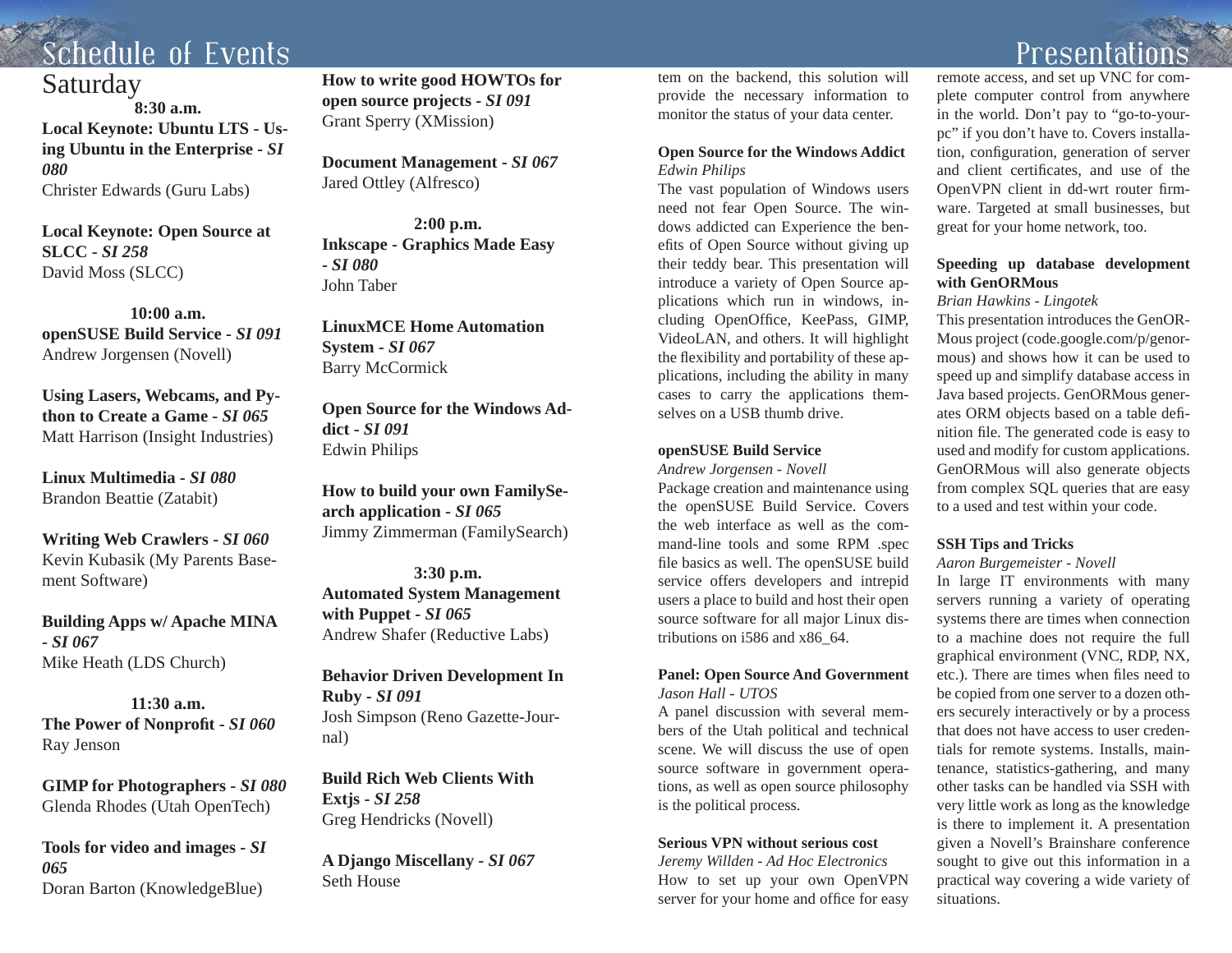Guru Labs books. Full disclosure: my employer has asked me to use this as an opportunity to promote Guru Labs classes, in particular our upcoming shell scripting for sysadmins class.

#### **KVM/QEMU Virtual Machines**

*Jim Petersen - Novell*Host/Guest installation and configuration for KVM/QEMU virtual machines.

### **Linux accessibility efforts at Novell**

*Brian Merrell - Novell*

Accessibility involves the creation of software that is easy to navigate and use, especially for people with disabilities. In UI Automation, the ATs bind to the UIA Client interfaces and the desktop and applications write to the UIA Provider interfaces. The communication between the two processes is called the Core. To make UI Automation integrate with the GNOME Desktop, UI Automation needs to integrate into the existing accessibility frameworks; namely at-spi and ATK. On the Mono accessibility team at Novell, a test harness written around the open-source application Strongwind is being used to carry out automated testing. Our testing techniques could be used by anyone wanting to test their (accessible) GUI applications in Linux- such as GTK applications.

### **Linux Media, Security and Automation**

### *Brandon Beattie - Zatabit*

This will be a discussion about what hardware and software is available and compatible with Linux to automate your home. Video Surveillance, Lighting Control, Personal Weather Stations, Multimedia Integration, Security System Integration and other automation methods. This will be a more advanced course since integration does require decent hacking and scripting skills.

### **Linux Multimedia**

*Brandon Beattie - Zatabit*

Will discuss design, hardware, and software needed to build a Linux HTPC. Topics will include what hardware works best in Linux, Distro flavors, available software, setup and using Linux multimedia. Software covered will be Myth-TV, Xine, MPlayer, and VLC.

### **LinuxMCE Home Automation System**

*Barry McCormick*

LinuxMCE is so much more than just a Windows Media Center replacement It does that and a ton more. Streaming media throughout your house, VoIP phone system for your family, home automation of almost anything that runs on power, or even be your home alarm system. With proper hardware it can control all of your entertainment devices. The possibilities are endless with this Open Source system and all with common computer hardware and items available at any electronics and hardware store.

### **Monitoring your Data Center using Apache and Ganglia**

#### *Brad Nicholes - Novell*

As an IT professional or systems administrator, one of the most important aspects of your job is to know and understand at all times what is going on in your data center. What is the health status of your hardware? Are your resources overloaded? What are your hardware utilization trends and how can your resources be better utilized? By deploying a pure Open Source solution using Apache as a frontend to the Ganglia monitoring sys-

### **Thursday 8:30-11:00am**

CTO Breakfast

**6:30-8:30pm** Keynote Dinner with Paul Frields

*All Day Novell Hack Week - (SI 075)*

## Friday

### **8:30pm**

Geek/Blogger Dinner sponsored by UPHPU and CodeAway. Location: Tucanos Brazilion Grill at the Gateway Thursday<br>
8:30-11:00am<br>
CTO Breakfast<br>
6:30-8:30pm<br>
Keynote Dinner with Paul Frields<br>
Fiday<br>
Multip://xkcd.com/<br>
All Day Novell Hack Week - (SI 075)<br>
8:30pm<br>
8:30pm<br>
Geek/Blogger Dinner sponsored by<br>
Multip://thedailywf.co

## Sapphire Sponsors





Utah Governor's Office of **Economic Development**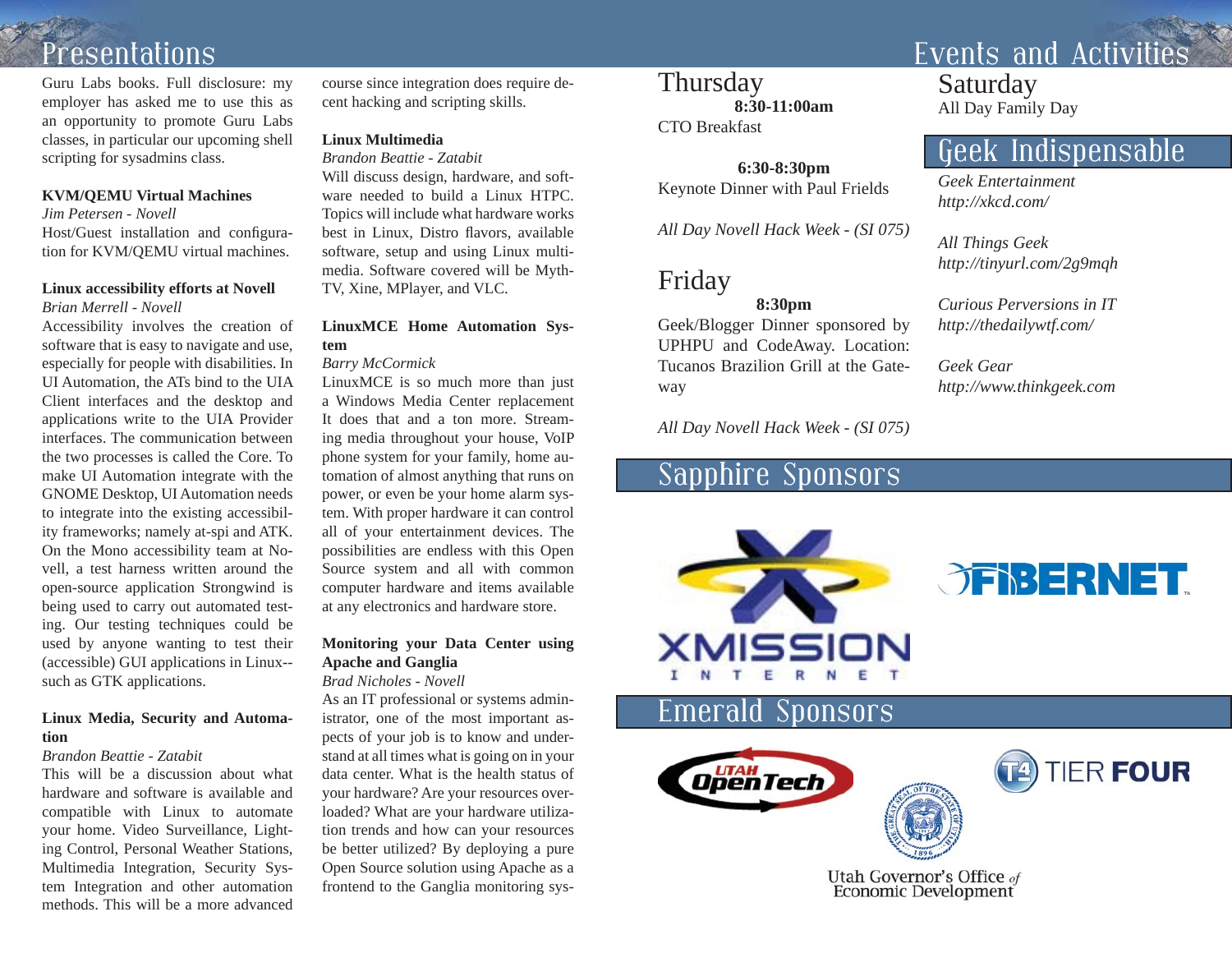

play and update information about your ancestors.

### **How to Evangelize Without Getting Your Ass Kicked**

*Matthew Reinbold - Vox Pop Design* For developers, debating platforms is equivalent to religions warfare. Whether its PC versus Mac or Silverlight verses Flash vitriolic arguments abound. In this session Matthew Reinbold, an Adobe user group leader and conference organizer, will expose the psychology behind the zealotry. He'll show how to successfully engage audiences of other camps while avoiding flame wars. Most importantly, he'll demonstrate the techniques necessary to evangelize without getting your ass kicked.

### **How to write good HOWTOs for open source projects**

*Grant Sperry - XMission*

To succeed, a HOWTO needs to actually address the needs of your readers. We have all read HOWTOs that provided little help at all. Writing a good HOWTO requires the following: considering your audience and write with them in mind, Following the proper format and style, readability is key, addressing likely questions, Keeping it updated

### **HOWTO: Start an open-source radio station**

*Michael Place - XMission Internet*When a local community FM station suddenly fired their daytime on-air volunteers, the community came together and built a new home for them online. From the on-air desktop machine to the backend databases and from their ISP to their custom features on their site, UtahFM is based entirely around Open Source. In this presentation, Michael Place, the Presentat

co-founder of UtahFM who also works during the day in Research and Development for XMission Internet, will explain how you can use open source to do the same.

### **Inkscape - Graphics Made Easy** *John Taber*

Inkscape is an easy-to-use, multi-purpose, open source, cross-platform vector graphics package. Uses are everywhere: advertisement flyers and posters, logos, web graphics, GIS mapping, Flowcharts, UML diagrams, and even remote whiteboarding. This presentation will show some of the many features of Inkscape and allow attendees to follow tutorials right on their laptops.

### **Installing Drupal: From Blank to Blog in 30 Minutes**

### *Dirk Howard - IDK Software*

Drupal is an extensible Content Management System (CMS) that is used for blogs, forums, photo galleries and many other uses. Installing Drupal on a blank website can be done in as little as 30 minutes. All you need is a web server that can handle PHP, a MySQL or PostgreSQL database, and either FTP or shell access to the web server. Within 30 minutes you can be blogging on your own site that you can customize anyway you want.

### **Introduction to Perl**

### *Joseph Hall - Guru Labs*

This will be a 90 minute introduction to the Perl scripting language. Some experience in other scripting languages is helpful, as this discussion will move quickly. A handout will be provided, courtesy of my employer, Guru Labs. The handout will be formatted like a chapter in the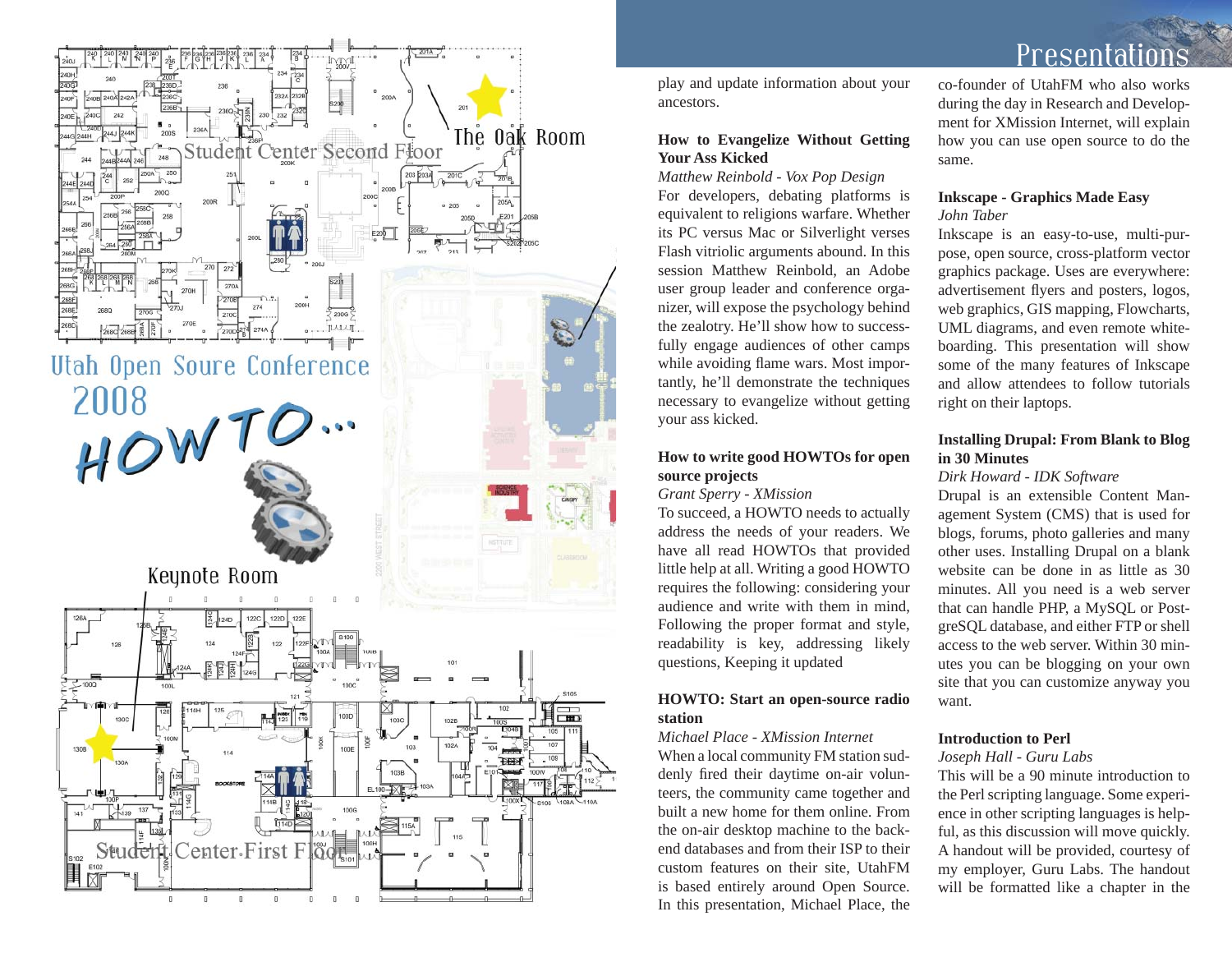lock-in and the high price of proprietary document management systems. This presentation is a HOWTO on using Alfresco to help you gain control of your documents. It will cover a high level architecture of Alfresco, integration and collaboration.

### **FamilySearch Platform for Software Developers**

#### *Gordon Clarke - FamilySearch*

Learn about the new FamilySearch Web Services (API) and best practices for consuming them in a variety of popular software environments. Engineers and community developers have created public libraries, tools, and products. Get the facts for the source on the soon-to-be released Record Search API. Hot issues are GED-COM, PAF, Tree-Cleaning, Mashing, Identity Management, and Synchronization.

#### **Fedora Remix**

### *Paul Frields - Red Hat, Inc.*

Fedora offers a complete set of tools for generating your own customized distribution. The output format can be installable CDs or DVDs, or Live images suitable for CD/DVD or USB keys. These tools allow sub-communities to consume and contribute to FOSS using a platform that is geared toward their specific needs. This talk will show off the toolset, and how the tools can be used to fill a variety of needs for the hobbyist, the administrator, or the FOSS advocate.

### **GIMP for Photographers**

### *Glenda Rhodes - Utah OpenTech*

This presentation will discuss using GIMP as an alternative to Photoshop for editing digital photos. Basic GIMP techniques (black/white, sepia, cropping) and some advanced techniques (layer masks

for selective coloring, head-swapping, background blurring) will be covered. Participates are invited to bring in their own photos for questions and demonstrations. If time allows, the end portion of the class will be devoted to answering specific questions.

### **Google App Engine 101**

#### *Jonathan Ellis*

Google App Engine allows running applications on Google infrastructure, including BigTable, Google's non-relational, massively scalable database. This tutorial will cover the basics of App Engine development, including development and deployment of a simple application.

### **High availability with Asterisk and OpenSER**

*Corey Edwards - Wyoming.com*

VoIP systems, such as Asterisk, are easy to install; but what happens when something goes wrong? That's when you need a high availability cluster. We will discuss ways to set up OpenSER and Asterisk to make sure VoIP services are always available.

### **How to build your own FamilySearch application**

#### *Jimmy Zimmerman - FamilySearch*

This presentation will show how to easily create your own FamilySearch software application. Several language-specific, Open Source libraries have been created to speed your development of applications for the new FamilySearch platform. We will demonstrate how to access and update FamilySearch data using Ruby, PHP, and Java. Learn how to explore your family tree, search a large database of genealogy records, and dis-